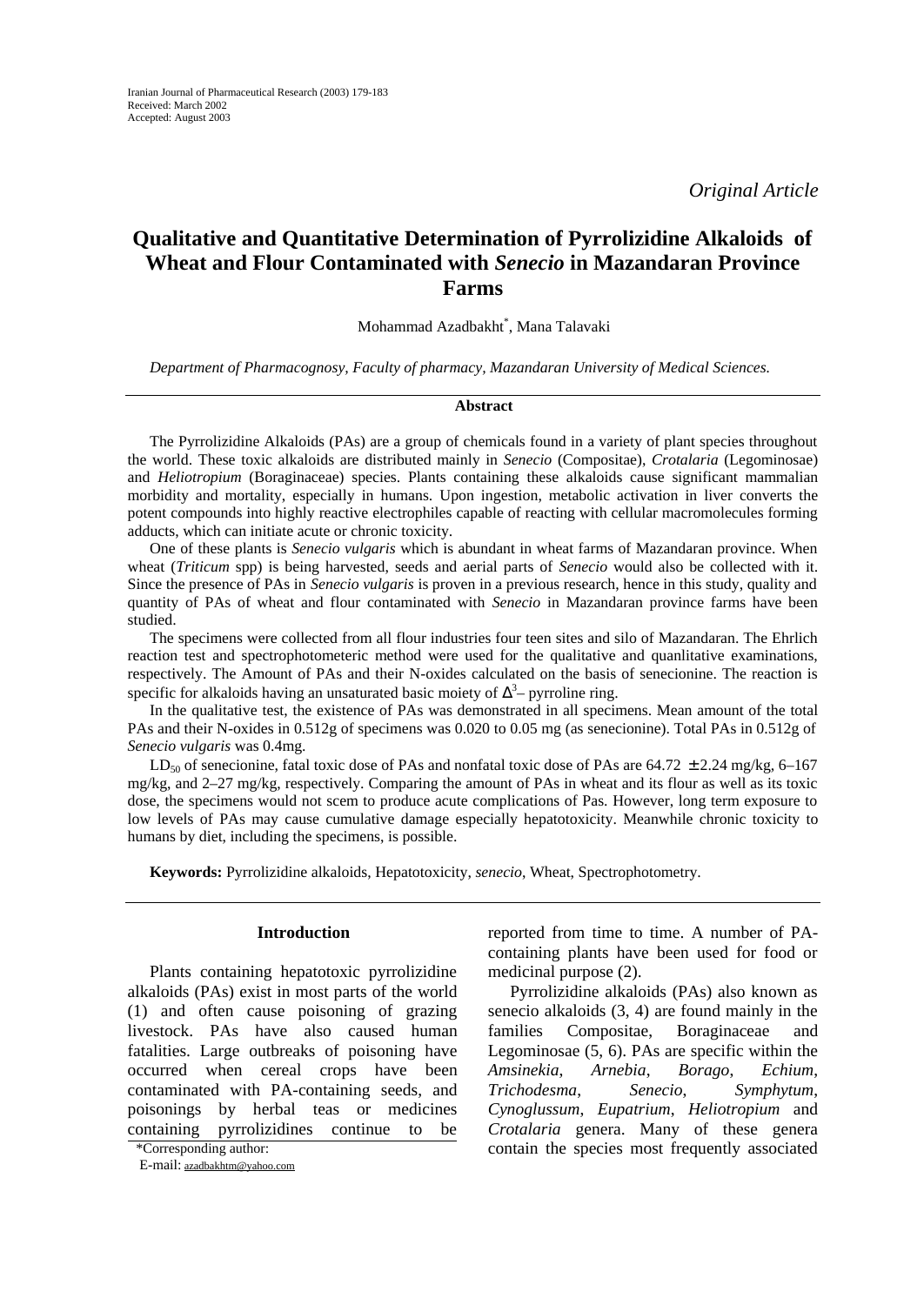with human illness (6). These genera are distributed in various climates. More than 200 PAs are identified. These constituents are distributed in 6000 plant species (about 3% of world's flowering plants) (6, 7).

Toxicosis and disturbances have been reported from PAs as a result of: consciousl consumption (herbal medicine for gastrointestinal complaints, infant colic, arthritis, sprains, bruises and local wound care or ingestion of these plants as vegetables) or inadvertentl consumption (contamination of foodstuffs or mistake in the recognition of the plant) (6, 8, 9, 10).

Cultural practices, economic circumstances and medicinal uses of the plants determine the mode of exposure to the PAs (8, 11).

In this study, qualitative and quantitative determination of *Senecio's* pyrrolizidine alkaloids of wheat and flour in Mazandaran province farms have been investigated. *Senecio vulgaris* (common groundsel, fam. Compositae) is abundant in farms and is harvested with wheat (*Triticum* spp. Fam. Graminae) (12, 13, 14).

PAs that obtained from the aerial parts of *S. vulgaris* are up to 0.76% and mainly consist of senecionine and seneciphylline (15, 16).

Senecionine is a 12–member macrocyclic diester and formed from retronecine as necine base with senecic acid. Seneciphyline is 13, 19 –didehydro senecionine (11, 15) the structures of these compunds are shown in figure 1. These two hepatotoxic PAs have an allylic ester group Both of these compounds can produce hepatotoxicity, mutagenicity and tratogenicity and furthermore cause morphological changes of lung (6, 9).

Considering the excessive consumption of wheat in forms of bread, macaroni, sweets, in diet and pyrrolizidine alkaloid's complications, the importance of the determination of



**Figure 1:** molecular structure of Senecionine (a) and Seneciphylline (b)

contamination to PAs in wheat of Mazandaran province and its preparations is of great importance.

#### **Experimental**

# **Materials**

Ascorbic acid, sodium nitroprosside, 4 dimethylaminobenzaldehyde, acetic acid, percholoric acid, sodium pyrophosphate, hydrogen peroxide, potasium iodide, methanol, diglyme (diethylene glycol dimethyl ether), ammonia, sodium sulfate, chloroform, acetone, zinc powder were all abtained from Merck chemicals (Germany).

### **Collection of Samples**

In this study, samples were collected from (four teen) factories and silos in Mazandaran.

#### **Qualitative determination**

Ehrlich regent: 5 g of 4–Dimethylamino benzaldehyde was separately dissolved in 3 ml of water, 10 ml of percholoric acid 60% and 60 ml of acetic acid (15).

Powdered plant, wheat or flourplant or wheat or flour (1.5 grams) along with 5% ascorbic acid (40 mg) were mixed with a small amount of sand, separately. Each of them were shaken and after 5 min. filtered and divided into sample and blank. To the sample tube 12 ml of alkaline sodium nitroprosside 5% reagent was added. Next, to both of the tubes Ehrlich reagent was added and they were heated on the water bath for a few minutes. The red color determines the presence of PAs in the sample  $(17)$ .

#### **Quantitative determination**

Oxidation reagent: A 30% Hydrogen peroxide (containing 5 mg/ml sodium pyrophosphate for its stability) solution was prepared. 0.1 ml of this solution was diluted with methanol to 25 ml (this reagent must be freshly prepared.

Modified Erlich reagent: 2 g of 4– Dimethyamino benzaldehyde was dissolved in 100 ml of methanol (containing 10 ml  $BF<sub>3</sub>$  14%) in methanol) (7).

For the assay of alkaloid, or alkaloid-N– Oxide, the sample should be dry and contains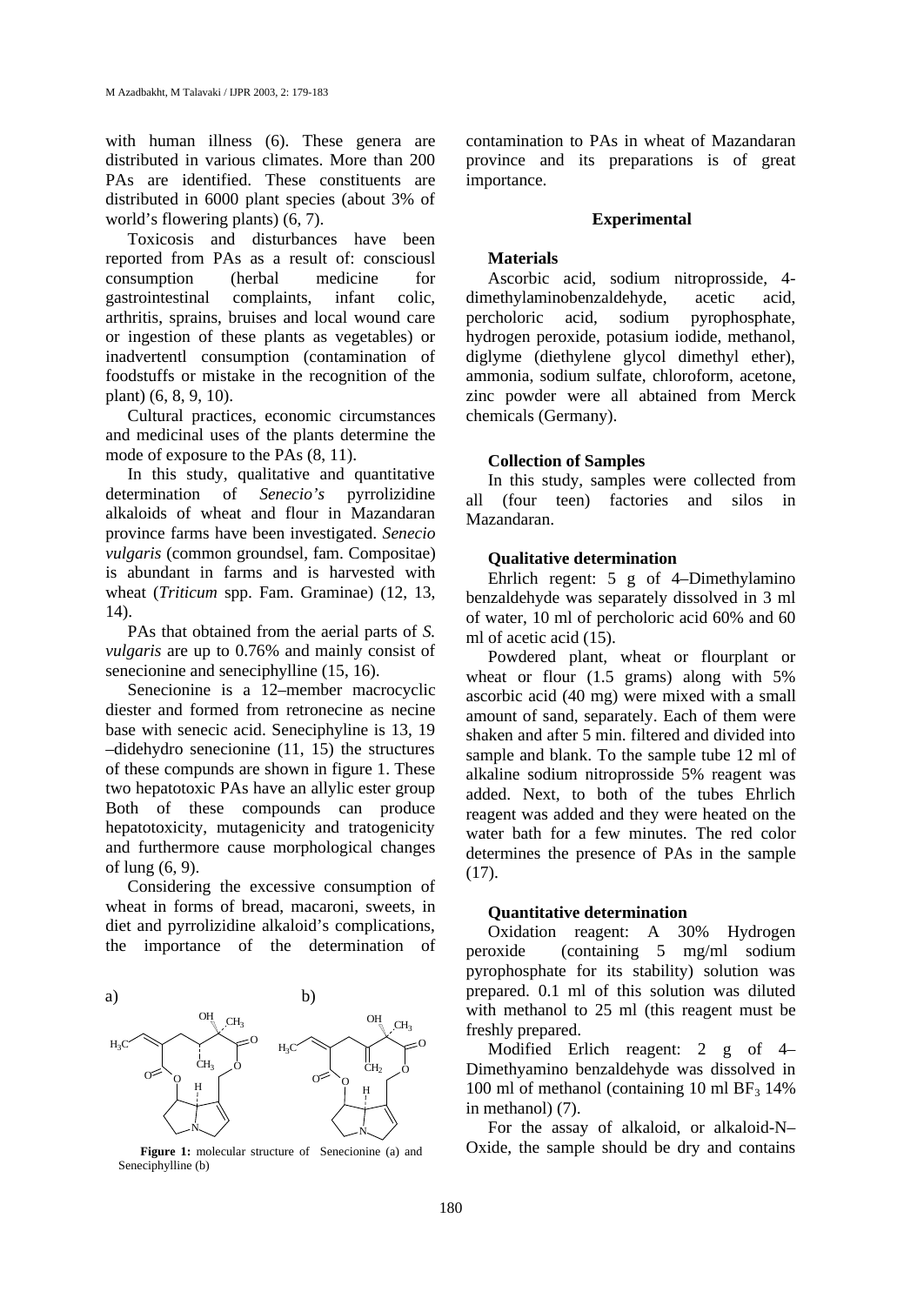between 5 and 30 μg of alkaloid (or alkaloid - N-Oxide) in the basic form.

samples:

*S. vulgaris powder,* or wheat or flour (1.024 g) were macerated in methanol and boiled for 1 h. The extracts were filtered and concentrated to dryness.

Dilute hydrochloric acid was added to the residue and washed with ether to remove fats and chlorophyll. The aqueous phase was divided to two portions. One half was made basic with ammonia, and shaken with four portions of 20 ml of chloroform. The combined chloroform extracts was then dried with sodium sulfate and the total volume was brought to 10ml. Next, Two 3 ml aliquots were evaporated to dryness. The other half of the aqueous liquor was reduced with zinc dust for 0.5 h, filtered, and treated in a similar mannerto that described above.

Absorpion was determined according to the following procedure:

A. 0.5ml (±5%) of oxidation reagent is added to the sample tube and the lower half of the unstoppered tube immersed in a boiling water bath for 20–30 min. After 10 min. methanol was evaporated.

B. Diglyme  $(1 \text{ ml } \pm 10\%)$  and acetic anhydride  $(0.1 \text{ ml } \pm 5\%)$  were added respectively. The tube was heated again in the boiling water bath for 1 min  $\pm$  10 seconds. It is important to avoid any contamination by water, acids, or hydrogen peroxide.

C. The tube was heated in a water bath at 55-60°C for 4–5 min to develop the color. The cooled solution was diluted with acetone to 4 ml. The absorbance of the sample solution was measured at 565 nm. The blank soluation was prepared by duplicating the above procedure, but omitting the sample.

Concentrated samples could be further diluted with acetone. If samples have to be kept before measurement, they should be stoppered and stored in the dark, and a decrease in absorbance of about 1.4 per hour at room temperature should be allowed for (9).

For estimation of N–Oxides only, the procedure was the same as above, but omitting stage A (9).

#### **Results**

For qualitative study and obtaining more exact results, 1.5, 3, 5 and 8 g quantitaties of wheat and flour samples were analyzed. Since the contamination level (weight) of the samples changes the amount of extracted PAs, therefore sample's color would not be the same. For a more appropriate comparison of color, test tubes were given  $5+, 4+, 3+, 2+, 1+$  and 0 values based on their color intensity.

*S. vulgaris,which* was the positive blank with the highest PAs and had the strongest color was given 5+. Intensity of color, decreases as well as Zero value was related to *Oriza sativa* (fam. Graminae), which was the negative blank without PAs and in comparison with other tubes had the weakest color.

The color of all samples was compared with one of the 6 tubes. To compare the contamination in wheat and flour of all factories and silo, the mean qualitative values of various samples in each factory and silo were calculated. The higher the mean value, the more contaminated the sample examined.

Results of the qualitative studies performed on the wheat are shown in figure 2.

These results only shows the existences of *Senecio's* PAs in samples, and for estimating the amount of PAs and evaluation of their related toxicities, a quantitative study is necessary. In order to perform this study, aspectrophotometric method was used which included oxidation, dehydrogenation and coupling with the Ehrlich reaction stages.

In the oxidation stage, all the solvent was evaporated in 5–10 min and the additional



**Figur. 2**. Qualitative value of PAs in wheat samples from flour factories of Mazandaran province.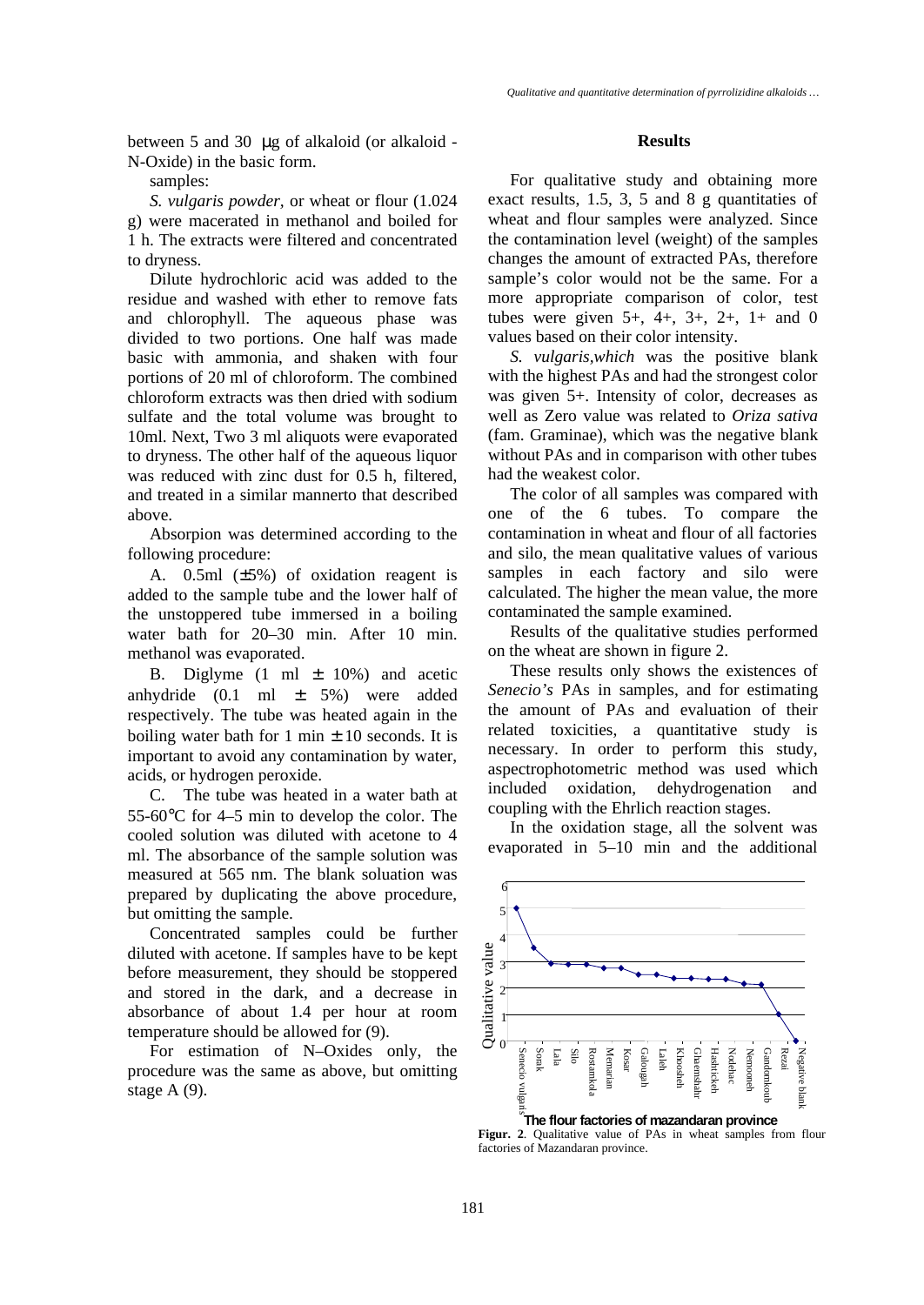heating time was needed only to remove the excess hydrogen peroxide. Hydrogen proxide containing a small amount of sodium pyrophosphate, consistently gave practically complete oxidation. For successful oxidation, free basic nitrogen is necessary.

The color of modified Ehrlich reagent which contains methanolic boron trifluride (about 14%  $BF_3$ ) develops at 55-56°C, after 4–5 min. Temperature is important because the color does not reach its maximum below 50°C, and it fades rapidly at high temperatures.

Maximum absorption was in 562–565 nm, with a characteristic inflection at about 330 nm.

The amount of PAs was calculated on the basis of senecionine. Since the isolation of an alkaloid from a given material may result in less than 100% recovery, recovery factor was considered in the calculation for senecionine. Ninety five percent of this compound could be recovered in aqueous solution by four extractions with chloroform.

In addition, *S. vulgaris* contains both PAs and their N–oxides. These can be determined separately.

Recovery factors of PAs and their N–oxides are 0.95 and 0.72 respectively. Slope of estimation curve is 0.06 (9).

The amount of PAs and their  $N -$  oxides in the wheat samples are shown in table 1.

# **Discussion**

PAs toxicity is due to the formation of pyrrole metabolites by liver microsomal oxidation and DNA cross–linking with pyrrolemetabolites. In other hand, pyrrole metabolites, which are potent alkylating agents, react with suitable cellular nucleophiles such as nucleic acids and proteins (10, 11, 18).

In the above mechanism, PAs cause vascular disorders including pulmonary vasculitis, damage to vascular smooth muscle cells, proliferation of endothelium and vascular connective tissue in liver. Such vascular disorders cause pulmonary hypertension and hepatic veno–occlusive disease (VCD). The main pathology of VCD, which is the sign of toxicity, is occlusion of the centriolobular hepatic vein with centriolobular hemorrhagic necrosis, hepatocellular megalocytosis, bileduct hyperplasia and cirrhosis (19, 20).

Among the PAs–containing plants, Heliotropium and Senecio have been found to be responsible for VOD in humans. Clinical manifestation of poisoning in human includes abdominal pain, ascites, hepatomegaly and raised serum transaminase levels (18).

Similarly, occlusive changes in pulmonary arterioles leading to pulmonary hypertension and right ventricular hypertrophy could ultimately lead to congestive heart failure (21).

Table 1. Amount of PAs and their N-oxides present in the wheat samples of Mazandaran province

| Source                               | Number of<br>$\ensuremath{\textit{samples}}$<br>(1.024g) | of Reduced<br>samples at<br>565 <sub>nm</sub> | Mean absorbance Mean absorbance<br>of unreduced<br>samples at<br>565nm | Mean wt of alkaloid<br>in the whole of<br>reduced extract (mg) | Mean wt of<br>alkaloid in the<br>whole of unreduced<br>$ext{exact}(mg)$ | Mean amount of<br>alkaloid in 0.512g of<br>samples (mg) |
|--------------------------------------|----------------------------------------------------------|-----------------------------------------------|------------------------------------------------------------------------|----------------------------------------------------------------|-------------------------------------------------------------------------|---------------------------------------------------------|
| Sorak                                |                                                          | 0.182                                         | 0.402                                                                  | 45.5                                                           | 22.33                                                                   | 23.50                                                   |
| Lala                                 | 6                                                        | 0.145                                         | 0.330                                                                  | 36.25                                                          | 18.33                                                                   | 19.3                                                    |
| Silo                                 | 2                                                        | 0.143                                         | 0.329                                                                  | 36.75                                                          | 18.28                                                                   | 19.24                                                   |
| Rostamkola                           | 2                                                        | 0.140                                         | 0.328                                                                  | 35                                                             | 18.22                                                                   | 19.18                                                   |
| Memarian                             |                                                          | 0.132                                         | 0.301                                                                  | 33                                                             | 16.72                                                                   | 17.60                                                   |
| Kosar                                |                                                          | 0.129                                         | 0.298                                                                  | 32.25                                                          | 16.55                                                                   | 17.42                                                   |
| Galougah                             | 3                                                        | 0.129                                         | 0.298                                                                  | 32.25                                                          | 16.55                                                                   | 17.42                                                   |
| Laleh                                | 2                                                        | 0.125                                         | 0.290                                                                  | 31.25                                                          | 16.11                                                                   | 16.96                                                   |
| Khoosheh                             | 2                                                        | 0.117                                         | 0.270                                                                  | 29.25                                                          | 15                                                                      | 15.79                                                   |
| Ghaemshahr                           | 2                                                        | 0.112                                         | 0.259                                                                  | 28                                                             | 14.4                                                                    | 15.16                                                   |
| Hashtickeh                           | 3                                                        | 0.112                                         | 0.259                                                                  | 28                                                             | 14.4                                                                    | 15.16                                                   |
| Nodehac                              | 3                                                        | 0.107                                         | 0.248                                                                  | 26.75                                                          | 13.78                                                                   | 14.5                                                    |
| Nemooneh                             | 3                                                        | 0.105                                         | 0.243                                                                  | 26.75                                                          | 13.5                                                                    | 14.21                                                   |
| Gandomkouhb                          | 2                                                        | 0.104                                         | 0.242                                                                  | 26                                                             | 13.44                                                                   | 14.15                                                   |
| Rezai                                |                                                          | 0.085                                         | 0.175                                                                  | 21.25                                                          | 9.72                                                                    | 10.23                                                   |
| Positive blank<br>(Senecio vulgaris) |                                                          | 1.323                                         | 2.981                                                                  | 330.75                                                         | 165.61                                                                  | 174.33                                                  |
| Negative blank<br>(oriza sativa)     |                                                          | $\boldsymbol{0}$                              | $\mathbf{0}$                                                           | $\overline{0}$                                                 | $\overline{0}$                                                          | $\overline{0}$                                          |

\*Different results of qualitative and quantitative analysis in wheat and flour are not significant ( $P > 0.05$ )